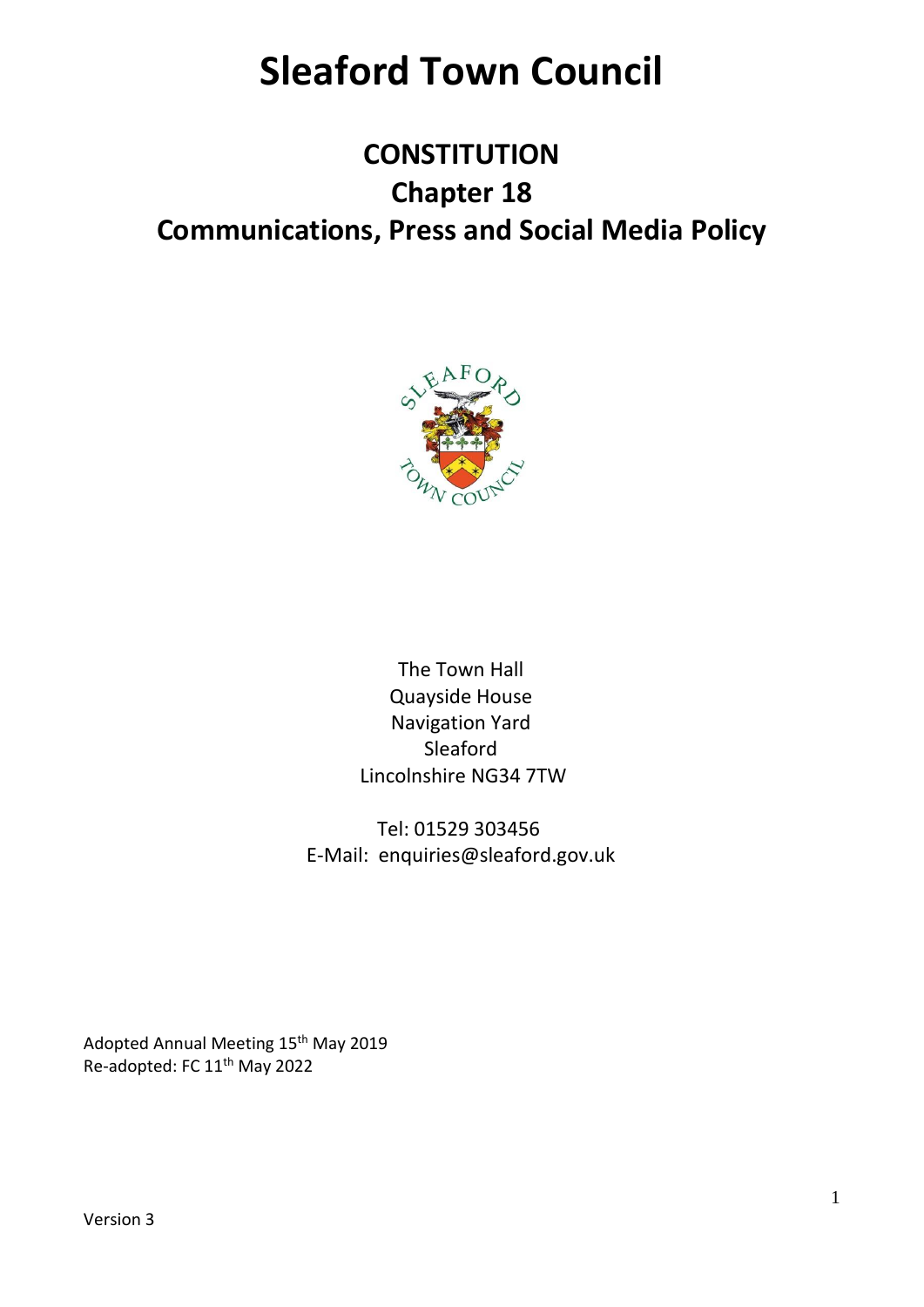#### **COMMUNICATIONS POLICY**

#### **SLEAFORD TOWN COUNCIL CORRESPONDENCE**

- The point of contact for Sleaford Town Council is the Clerk, and it is to the Clerk that all correspondence for the Town Council should be addressed
- The Clerk should deal with all correspondence in a timely manner
- No individual Councillor or Officer should be sole custodian of any correspondence or information in the name of Sleaford Town Council. In particular, Councillors and Officers do not have a right to obtain confidential information/documentation unless they can demonstrate a 'need to know'
- All official correspondence should be sent by the Clerk in the name of the council using council letter headed paper
- Where correspondence from the Clerk to a Councillor is copied to another person, the addressee should be made aware that a copy is being forwarded to that other person (eg. Copy to XX)

#### **COMMUNICAITONS WITH THE PRESS AND PUBLIC**

- The Clerk will liaise with the Chair of the Council regarding clearance of all press reports or comments to the media.
- Press reports from the Council or its Panels should be from the Clerk or an Officer or via the reporter's own attendance at a meeting
- If authorisation has not been given by the Council to speak to the media, Councillors who are asked for comment by the media should make it clear that it is a personal view and ask that the comment(s) be clearly reported as their personal view
- If Councillors receive a complaint from a member of the public, this should be dealt with under the Council's adopted complaints procedure, or via a council agenda item

#### **COUNCILLOR CORRESPONDENCE TO EXTERNAL PARTIES**

- As the Clerk should be sending most of the council's correspondence. Correspondence by Councillors to other bodies must be written in their official capacity and must be authorised by the Council
- A copy of all outgoing correspondence relating to the Council or a Councillor's role, should be sent to the Clerk, and it be noted on the correspondence, e.g. "copy to the Clerk" so that the recipient is aware that the Clerk has been advised

#### **COMMUNICATIONS WITH SLEAFORD TOWN COUNCIL STAFF**

• Councillors must not give instructions to any member of staff, unless authorised to do so (for example, three or more Councillors sitting as a Panel with appropriate delegated powers from the council)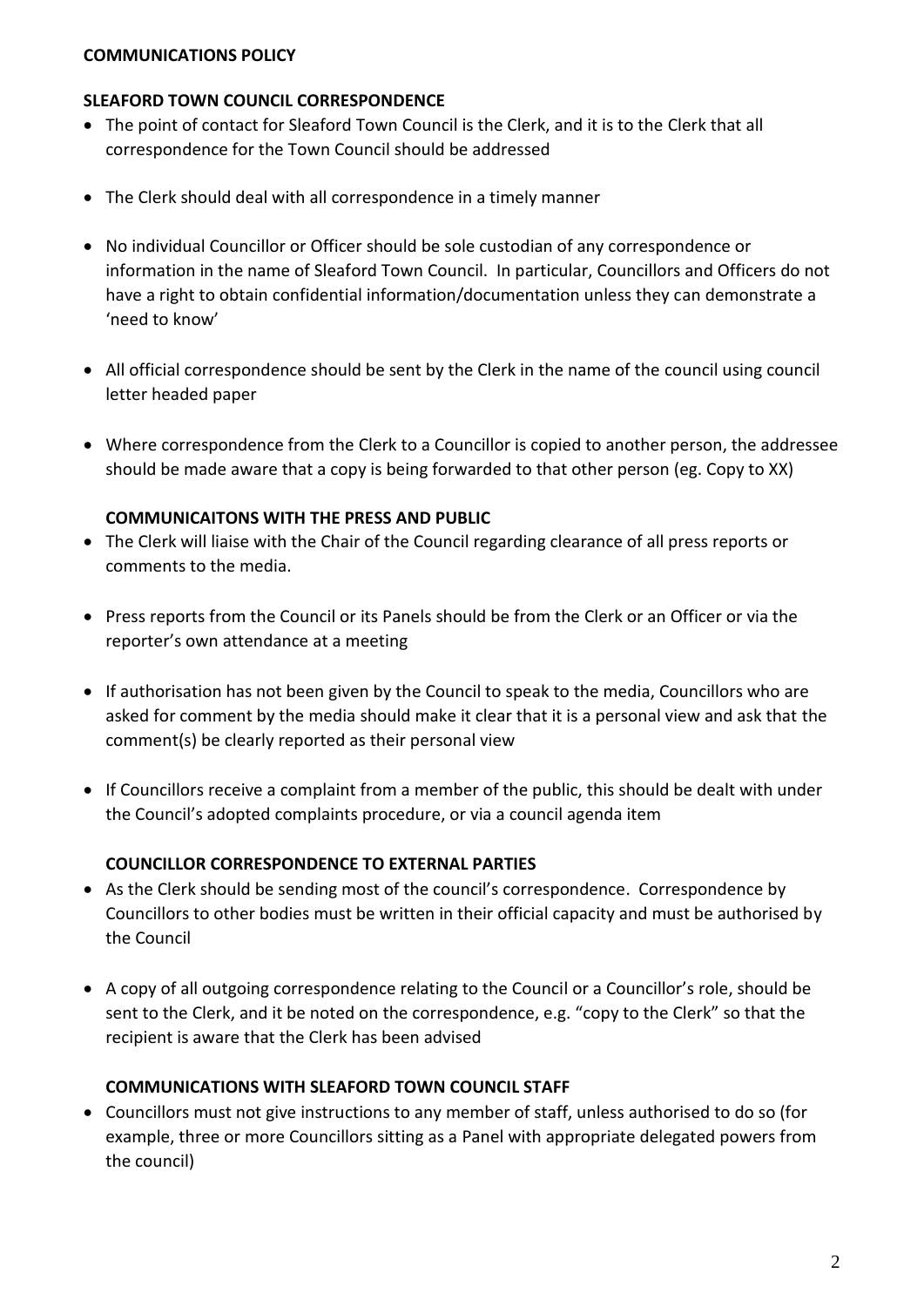- No individual Councillor, regardless of whether or not they are the Chair of the council or the Chair of a Panel, may give instructions to the Clerk or to another employee which are inconsistent or conflict with council decisions or arrangements for delegated power
- Telephone calls should be appropriate to the work of the Town Council
- E-mails:
	- a. Instant replies should not be expected from the Clerk; reasons for urgency should be stated;
	- b. Information to Councillors should normally be directed via the Clerk;
	- c. E-mails from Councillors to external parties should be copied to the Clerk;
	- d. Councillors should acknowledge their e-mails when requested to do so.
- Meetings with the Clerk or other officers
	- a. Wherever possible an appointment should be made;
	- b. Meetings should be relevant to the work of that particular officer;
	- c. Councillors should be clear that the matter is legitimate council business and not matters driven by personal or political agendas.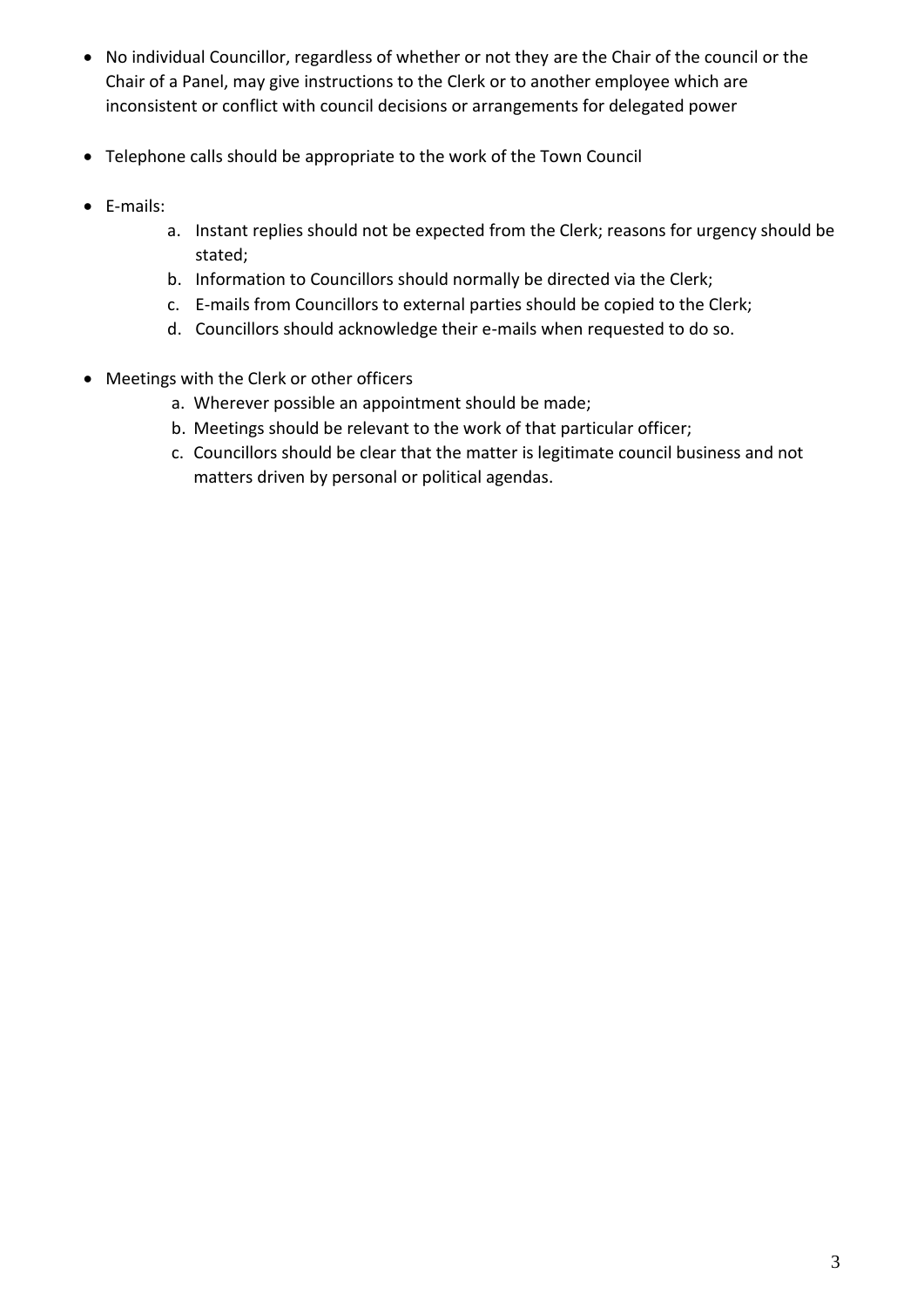#### **PRESS POLICY**

#### **Note: This policy refers to Council Members' dealings with the press and media.**

#### **INTRODUCTION:**

Sleaford Town Council ("the Council") is committed to the provision of accurate information about its governance, decisions and activities. Where this information is not available via the Council's Publication Scheme (Chapter 16 of the Constitution), please contact the Council's Clerk or in his/her absence, the Assistant Clerk.

The Council shall where possible co-operate with those whose work involves gathering material for publication in any form including use of the internet ("the media")

This policy explains how the Council may work with the media to meet the above objective in accordance with the legal requirements and restrictions that apply.

#### **LEGAL REQUIRMENTS AND RESTRICTIONS**

This policy is subject to the Council's obligations which are set out in the Public Bodies (Admission to Meetings) Act 1960, the Local Government Act 1972, the Local Government Act 1986, the Freedom of Information Act 2000, the Data Protection Act 1998, other legislation which may apply and the Council's Standing Orders and Financial Regulations. The Council's Financial Regulations and relevant Standing Orders referenced in this policy are available via the Council's Publication Scheme.

The Council cannot disclose confidential information or information the disclosure of which is prohibited by Law. The Council cannot disclose information if this is prohibited under the terms of a Court Order, by legislation, the Council's Standing Orders, under contract or by Common Law. Council Members are subject to additional restrictions about the disclosure of confidential information which arise from the Code of Conduct adopted by the Council, a copy of which is available via the Council's Publication Scheme.

#### **MEETINGS**

A meeting of the Council is open to the public unless the meeting resolves to exclude them because their presence at the meeting is prejudicial to the public interest due to the confidential nature of the business or other special reason(s) stated in the resolution. In accordance with the Council's Standing Orders, persons may be required to leave a meeting of the Council if their disorderly behaviour obstructs the business of the meeting.

Where a meeting of the Council and its Panels include an opportunity for public participation, the media may speak and ask questions. Public participation is regulated by the Council's Standing Orders.

The photographing, recording, filming or other reporting of a meeting of the Council and its Panels (which includes e.g. using a mobile phone or tablet, recording for a TV/radio broadcast, providing commentary on blogs, web forums, or social networking sites such as Twitter, Facebook and YouTube) which enable a person not at the meeting to see, hear or be given commentary about the meeting is permitted unless (i) the meeting has resolved to hold all or part of the meeting without the public present or (ii) such activities disrupt the proceedings.

Oral reporting or commentary about a Council meeting by a person who is present is not permitted.

The Council shall, as far as is practicable, provide reasonable facilities for anyone taking a report of a Council.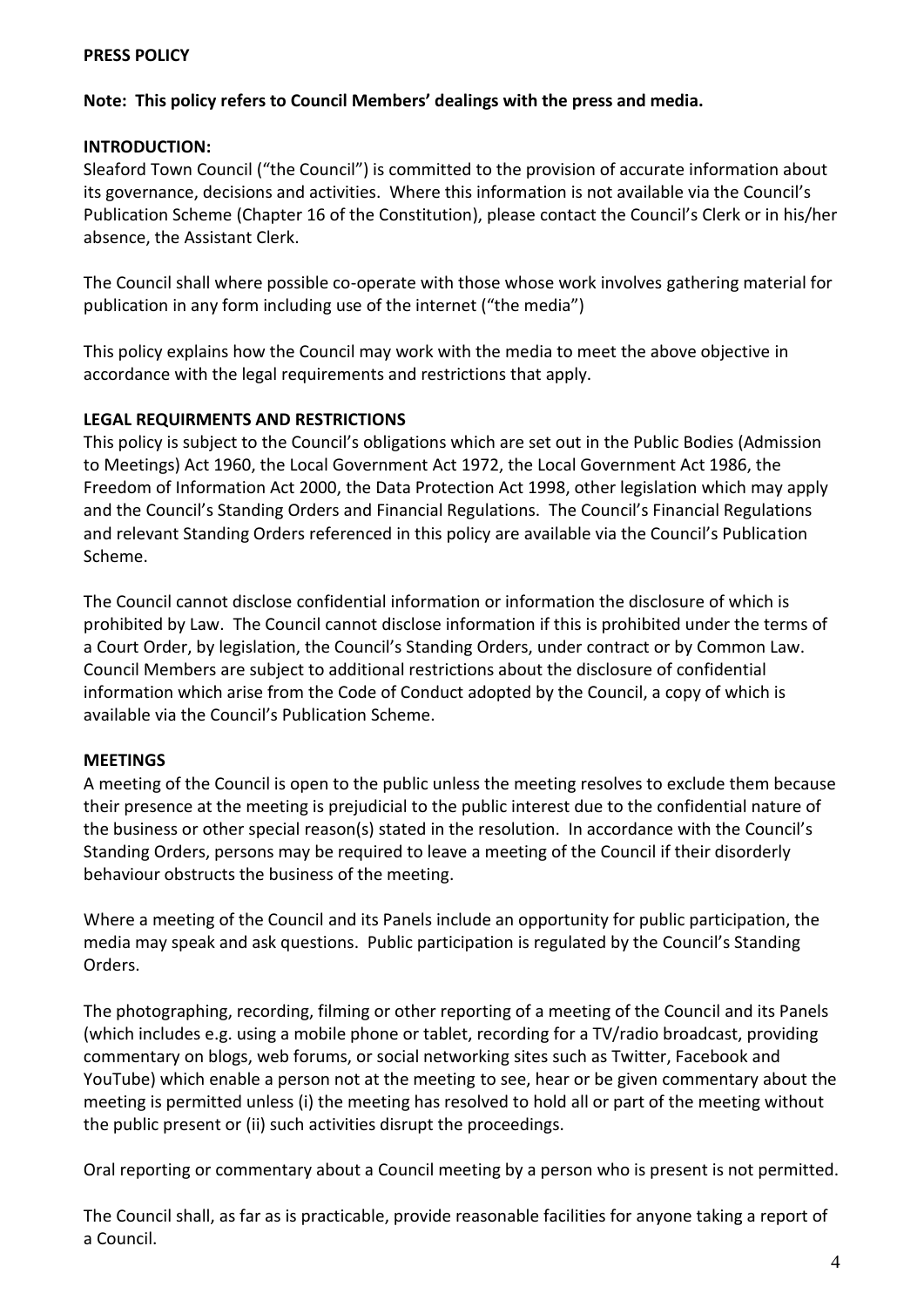#### **OTHER COMMUNICATIONS WITH THE MEDIA**

This policy does not seek to regulate Councillors in their private capacity.

The Council's communications with the media seek to represent the corporate position and views of the Council. If the views of the councillors are different to the Council's corporate position and views, they will make this clear.

The Council's Clerk, or in his/her absence the Assistant Clerk and / or Chair using Delegated Powers may contact the media if the Council wants to provide information, a statement or other material about the Council.

Not to misrepresent the Council's position, councillors are free to communicate their personal position and views.

**The above policy is compliant with the National Association of Local Council's Media Policy (November 2014)**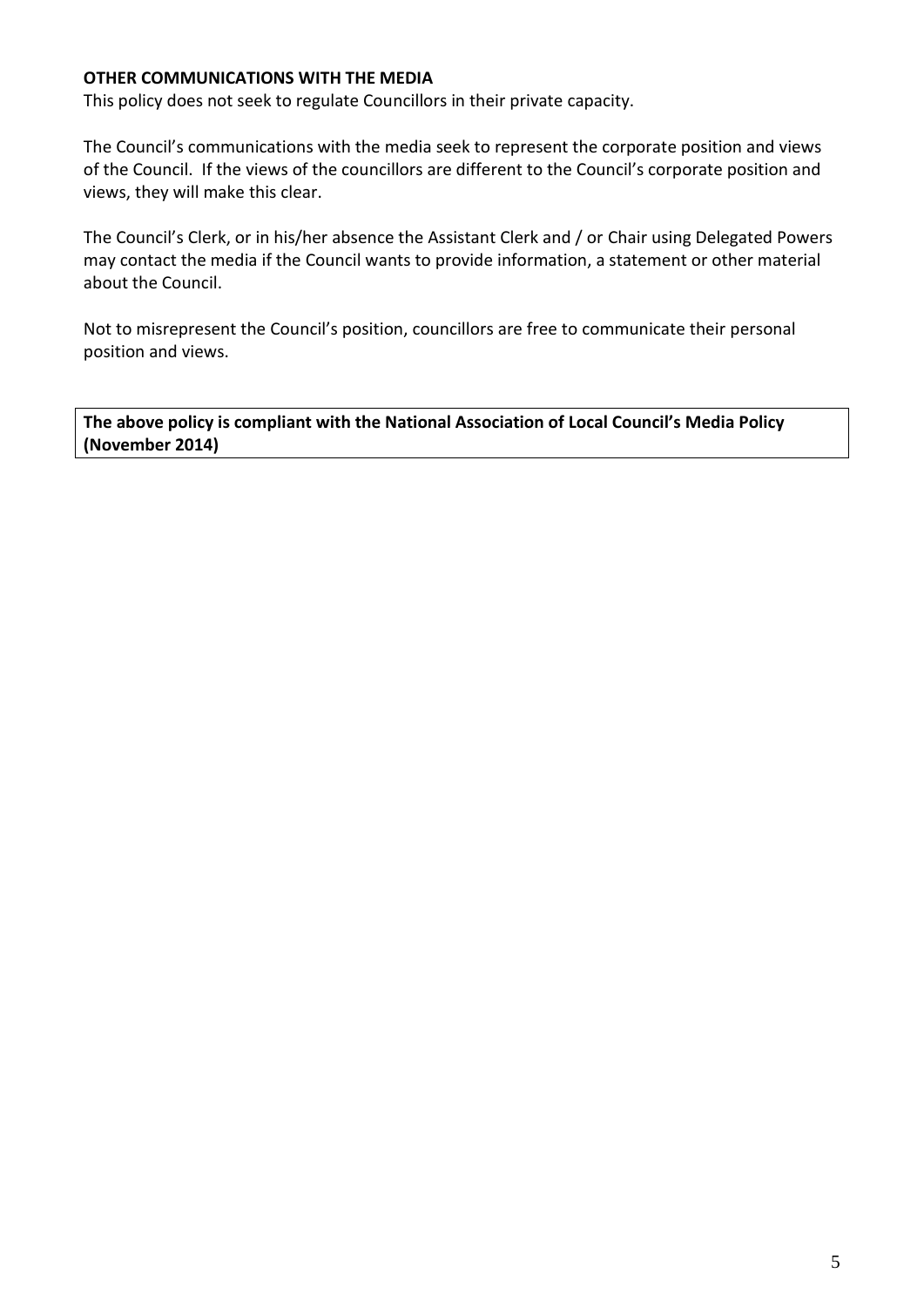#### **SOCIAL MEDIA POLICY**

#### **DEFINITION OF SOCIAL MEDIA**

'Social media' is the term commonly given to websites and online tools which allow users to interact with each other in some way by sharing information, opinions, knowledge and interests. This interaction may be through computers, mobile phones and technology such as i-Pads/tablets.

Social media has the following characteristics:

- Covers a wide variety of formats, including text, video, photographs, audio
- Allows messages to flow between many different types of device; PCs, phones and tablets (I pads)
- Involves different levels of engagement by participants who can create, comment or just view information
- Speeds and broadens the flow of information
- Allows communication take place in real time or intermittently

Examples of social media websites include:

- Social networking (www.facebook.com)
- Video sharing (www.youtube.com)
- Blogs
- Micro-blogging [\(www.twitter.com\)](http://www.twitter.com/)
- Wikis (eg. www.wikipedia.org)

#### **RISKS**

- The information in most cases is shared in the public domain and can be viewed by anyone in the world. You do not even need to register in many cases to view the content. Registering is only required should you wish to participate and post to the site
- Groups and specific themes can set up easily and posts then be edited by the owners of that group to reflect their single interest, ensuring theirs is the only voice heard. There is no guarantee of truth and ill-informed comment and gossip is as likely to be found there as useful information
- The nature of these tools is that information is shared immediately and it is very easy to respond instantaneously resulting in unintentionally inflaming a situation. Information can then be shared with other sites and be spread far beyond the intended audience

It is also very easy to spend excess time viewing and responding to messages that outweigh any value in the first place.

#### **PURPOSE OF THE POLICY**

To publish information about the work of Sleaford Town Council to a wider audience on a range of subjects relating to its activities, providing updates, news, and information from other sources. It also provides an opportunity to communicate with younger age groups, the business community and hopefully the harder to reach groups.

Sleaford Town Council will make the use of approved social media to broadcast information but carefully control its use in order to minimise the risk as stated above.

Sleaford Town Council will avoid entering into online debates or arguments about the Council's work. Social Media will **NOT** be used in the recruitment process for employees or new councillors -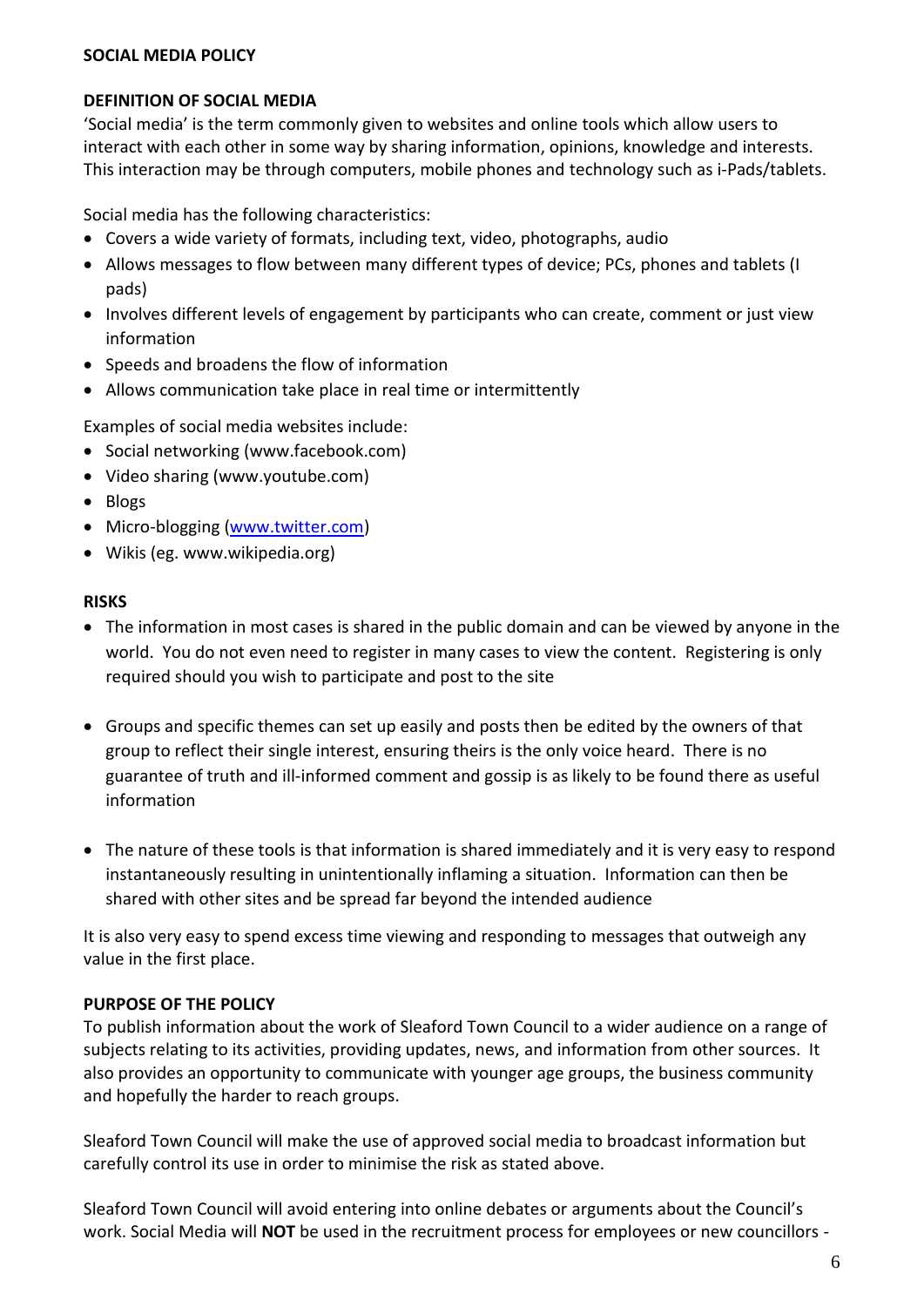other than for the sole purpose of placing vacancy advertisements - as this could lead to potential discrimination and privacy actions, as well as breach of data protection issues.

# **APPROVED COUNCIL SOCIAL MEDIA**

- *Sleaford Town Council website*
- *(Official) Sleaford Town Council Facebook page*

#### **NB: Please note STC does not currently have a Twitter Feed**

#### **USERS OF COUNCIL SOCIAL MEDIA**

In accordance with the Council's Communications Policy, the Clerk with the Chair are the Council's nominated Press Officers with the authority to issue official press releases. No other member of staff (other than the Clerk) has the authority to issue public statements on behalf of the Council.

#### **AIMS AND OBJECTIVES**

Social media can be used by the Town Council as an effective and measurable way to achieve resident engagement and attract publicity.

The aim of this Policy is to ensure:

- Engagement with individuals and communities and successful promotion of Town Council based services through the use of social media
- A consistent approach is adopted and maintained in the use of social media
- That all Town Council information remains secure and is not compromised through the use of social media
- That users operate within the existing policies, guidelines and relevant legislation
- That the Town Council's reputation is upheld and improved
- That communication by use of social media is effective, timely, appropriate and useful ensuring the Town Council engages with a wider audience and utilises cross-promotion of other Council communication tools

#### **POLICY STATEMENT**

It is acknowledged that there is considerable potential for using social media which can provide significant advantages. The responsible, corporate use of social media is actively encouraged. The following applies equally to Officers and Members.

This policy provides a structured approach to using social media and will ensure that it is effective, lawful and does not compromise Town Council information or computer system/networks.

All users (including Elected Members) must ensure that they use social media sensibly and responsibly, and ensure that its use will not adversely affect the council or its business, nor be damaging to the Town Council's reputation and credibility or otherwise violate any Town Council policies.

The following guidelines will apply to online participation and set out the standards and behaviour expected as a representative of Sleaford Town Council: -

- Be aware of and recognise your responsibilities identified in the Social Media Policy.
- Remember that you are personally responsible for the content you publish on any form of social media
- Never give out personal details of others such as home address and telephone numbers.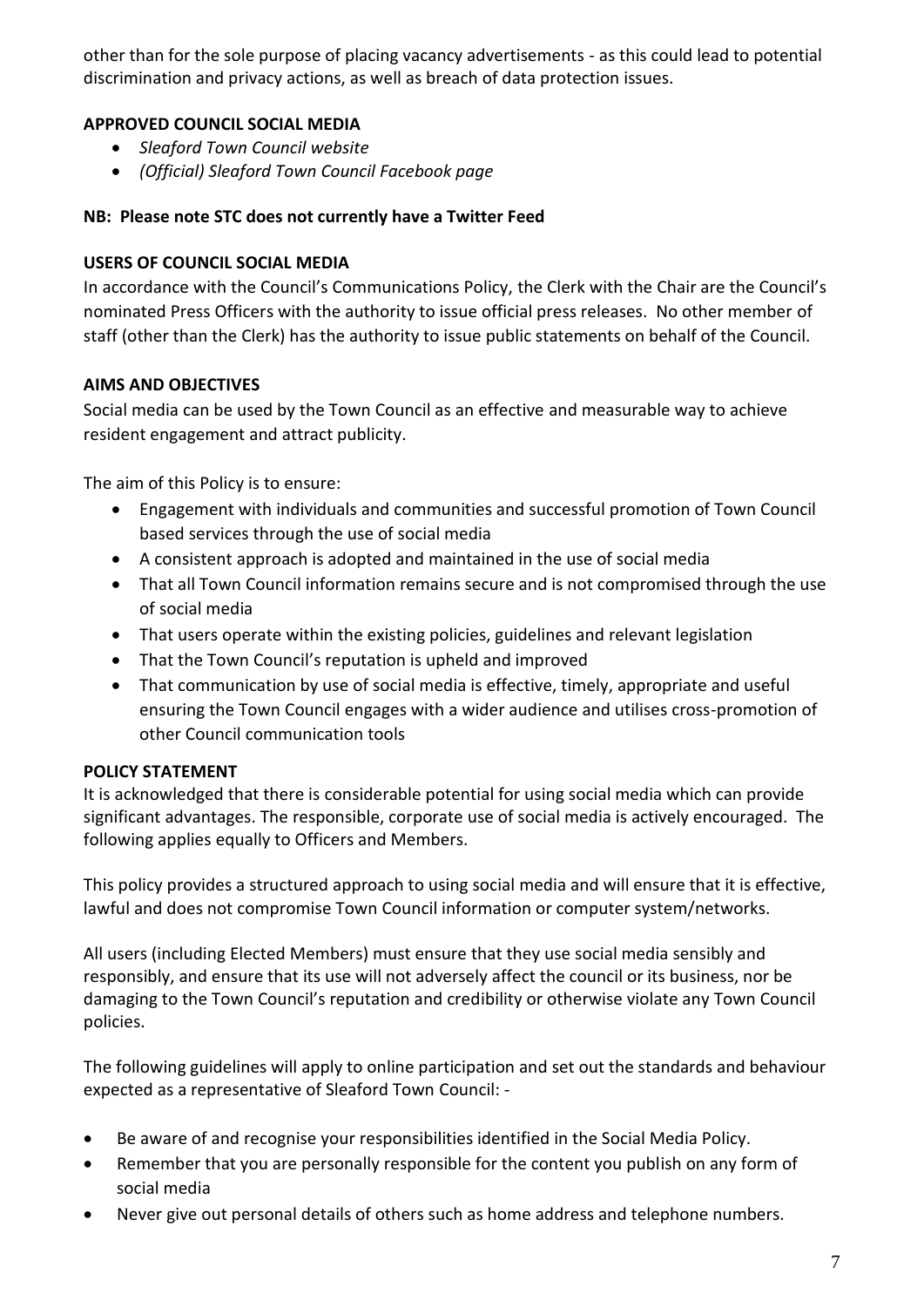- Ensure that you handle any personal or sensitive information in line with the Data Protection Act
- Do not use the Town Council e-mail address, logos or any other Town Council identification.
- Where possible, you should include the Town Council's adopted disclaimer: "Statements and opinions here are my own and do not necessarily represent Sleaford Town Council's policies or opinions"
- Know your obligations; you must comply with other Town Council policies when using social media (eg. do not breach Town Council confidentiality and proprietary information policies.)
- Show respect to all
- Be respectful of the Authority (the Town Council) elected Members, contractors and employees
- Derogatory comments are always wrong
- Use of the Town Council's Facebook account (by staff members) must always accurately reflect the Council's position/decisions on any matter and in no circumstances must it be used to express personal opinion
- If unsure, say nothing and seek clarification from the Acting Town Clerk

Elected Members (Councillors) are at liberty to set up accounts using any of the tools available but should ensure they are clearly identified as personal and do not, in any, reflect the Town Council's view. Councillors should at all times present a professional image and not disclose anything of a confidential nature. Comments of a derogatory, proprietary or libellous nature should not be made and care should be taken to avoid guesswork, exaggeration and colourful language.

# **RESPONSIBILITIES**

# **Twitter**

# **NB: Whilst STC does not yet have a Twitter feed, the following guidelines will apply in the event of the Council using twitter.**

The Acting Town Clerk is the designated 'Council' owner of the Council Twitter feed (where used) and any other Social Media channels agreed by the Council.

Councillors may be officially appointed from time to time by the Council to assist the Acting Town Clerk to disseminate information on the Town Council's Twitter feed during busy times or when the Clerk is absent to ensure the best use the Twitter account. However, all must ensure they follow this policy. No account details may be changed without the permission of the Acting Town Clerk.

The Acting Town Clerk and Acting Town Clerk's Assistant are permitted to operate a Twitter account but must adhere to this policy and ensure the 'personal view' disclaimer is used.

Individual Councillors are at liberty to set up their own accounts but they should ensure they comply with this policy and ensure the 'personal view' disclaimer is used.

# **GUIDANCE FOR COUNCILLORS**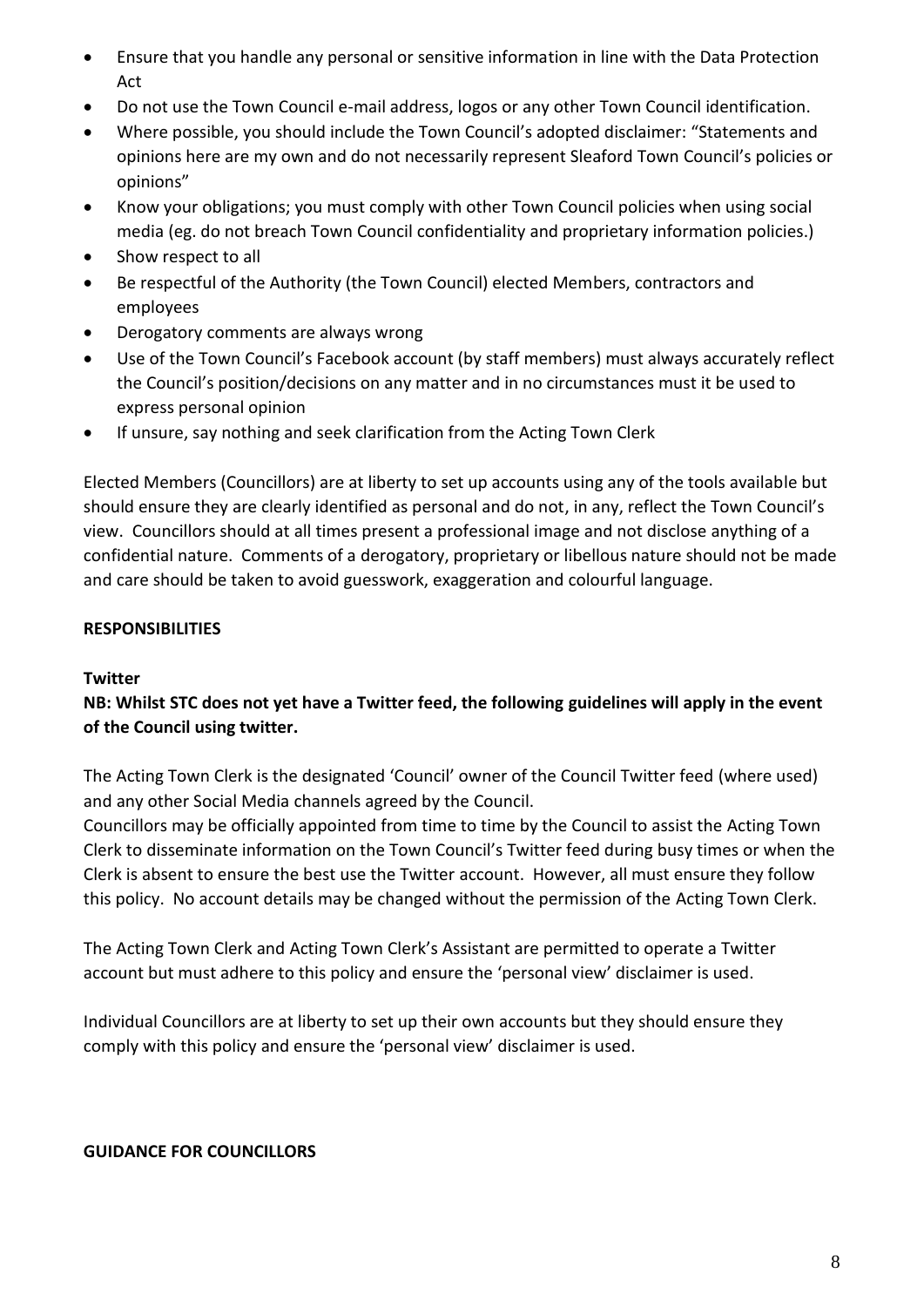The Town Council encourages Councillors to keep residents informed of issues within the area covered by Sleaford Town Council and the use of social media can help with this, especially during official Council meetings.

Twitter is a quick and direct way of feeding concise updates about a meeting – these principles for members are aimed at the use of Twitter but are equally applicable to other forms of social media.

Below are some extra guidelines for Councillors to consider for the use of social media during meetings: -

- Handheld devices and laptops are permitted (indeed encouraged) for use during meetings to allow environmentally friendly and effective communication. The use of such devices in intended to improve communications during meetings and must not interrupt or distract anyone taking part. Please ensure the volume on all electronic devices in turned to 'mute'
- Councillor's tweets/blogs during Council meetings should refer to the discussions which are taking place at the meeting; Tweeting/blogging about other subjects will show the public and other attendees at the meeting that you are not engaging properly in the meeting
- Councillors have a responsibility to take council business seriously and it is not appropriate for members to use social media to tease or insult other members. Town residents expect debate and to be informed about council business, not witness petty arguments
- Remember that if you break the law using social media (for example by posting something defamatory), you will be personally responsible

#### **TWITTER STRATEGY**

Twitter is a 'microblogging' platform which allows users to post short messages and converse with other users. Unlike e-mail or text messaging, these conversations take place on the open and engage audiences in discussions about services, products and issues connecting a vast amount of likeminded people in an often targeted and purposeful way.

Example activity:

- Share relevant articles/blog posts/expertise
- Start discussions and ask questions to encourage interaction
- Link to Facebook content/surveys/pictures/videos
- Follow and participate in discussion with other related tweeters
- Comment on tweets and re-tweet other posts to build community
- Offer relevant Q&A sessions
- Provide information and news updates on Council activities
- Disseminate information in emergency situations

When Sleaford Town Council's account is set up it will be to inform followers of related news, events, online facilities and other matters that may be of interest to residents of the community, local businesses and visitors to the area.

People following Sleaford Town Council can expect tweets covering some or all of the following:

• Updates on Council activities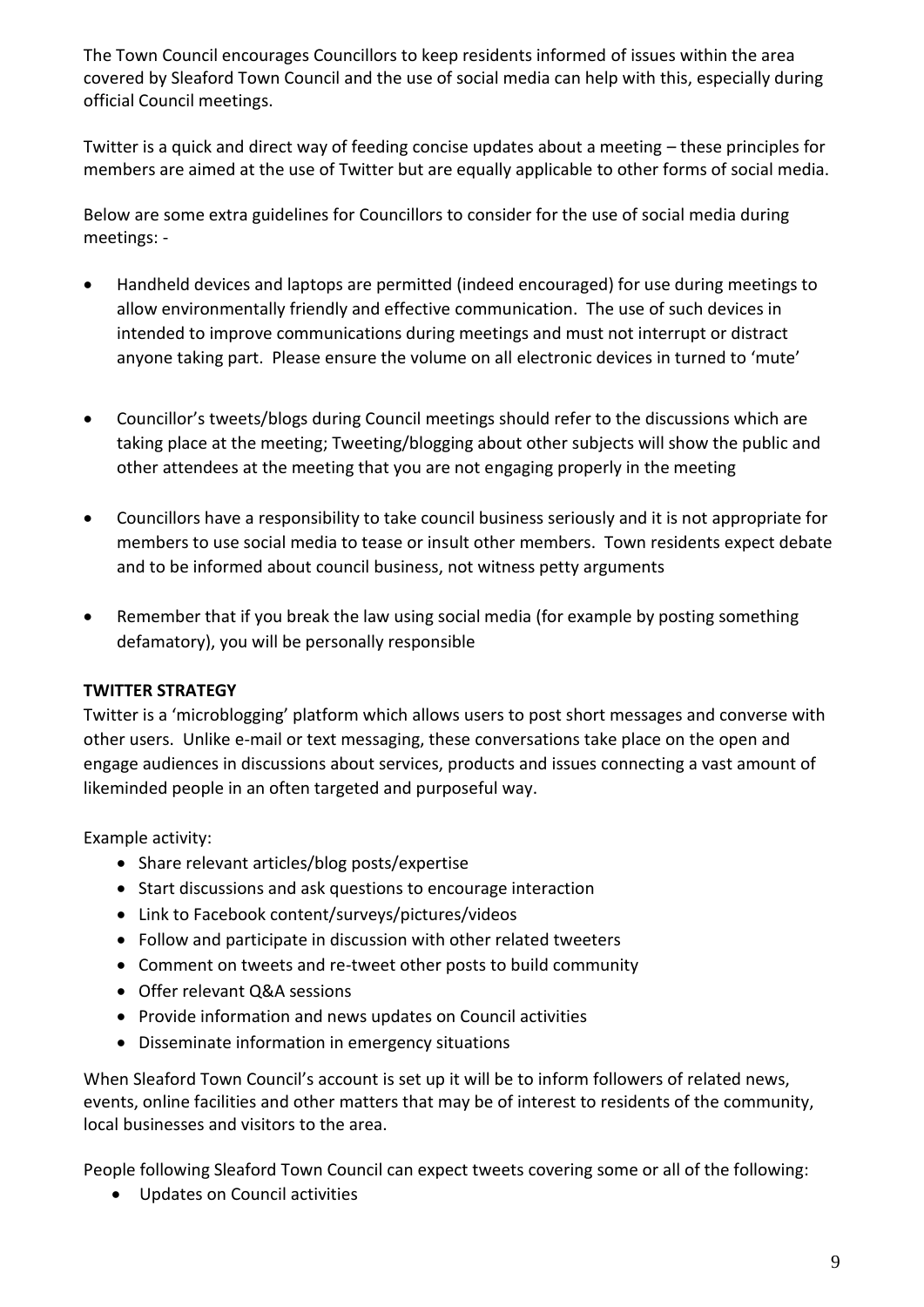- Announcements about matters of importance to Sleaford Town Council residents and those who may be visiting or moving to the Sleaford
- Requests for information and assistance
- News about our online facilities
- Re-tweets from organisations that we are following which meet our Twitter Policy

# **FOLLOWING TWITTER:**

If you follow The Town Council on Twitter it will not automatically follow the person back and the right is reserved to block that person from following the Town Council. Being followed by us does not imply endorsement of any kind.

Sleaford Town Council is unable to monitor Twitter 24/7, however, it will endeavour to answer all sensible tweeted questions. Please be aware that due to privacy it may not be possible to answer all tweet questions.

Councillors are at liberty to set up their own accounts subject to following the guidelines. Key questions when tweeting are:

- What do the followers really want to know?
- When do they need to know it?
- Why is the information you're sharing relevant?
- Am I the most appropriate person to be responding to queries/commenting on tweets if it is a Council-related matter?

# **FACEBOOK**

Social networks are rapidly growing in popularity and are used by all ages in society. The most popular social networks are web-based, commercial, and not purposely designed for Town Council use and include sites like Facebook, MySpace and Bebo.

For individuals, social networking sites provide tremendous opportunities for staying in touch with friends and family. Such web sites provide a modern alternative means to communicate with residents of the town for the Town Council.

Facebook offers a rich platform allowing you to share unlimited content, including images and videos.

Example activity:

- Share articles/blog posts/expertise
- Start discussions and ask questions to encourage interaction
- Create Surveys to encourage participation from visitors
- Upload images and videos
- Generic news what's happening in the area

One of the hallmarks of online networks in the ability to "friend" others – creating a group of others that share interests and personal news. Care should be exercised when accepting invitations to friends others with personal social networking sites. Friends will gain access to the Town Council's network of contacts on the site.

Good practice guidelines for the use of Facebook by the Town Council as a body or Councillors as individual are: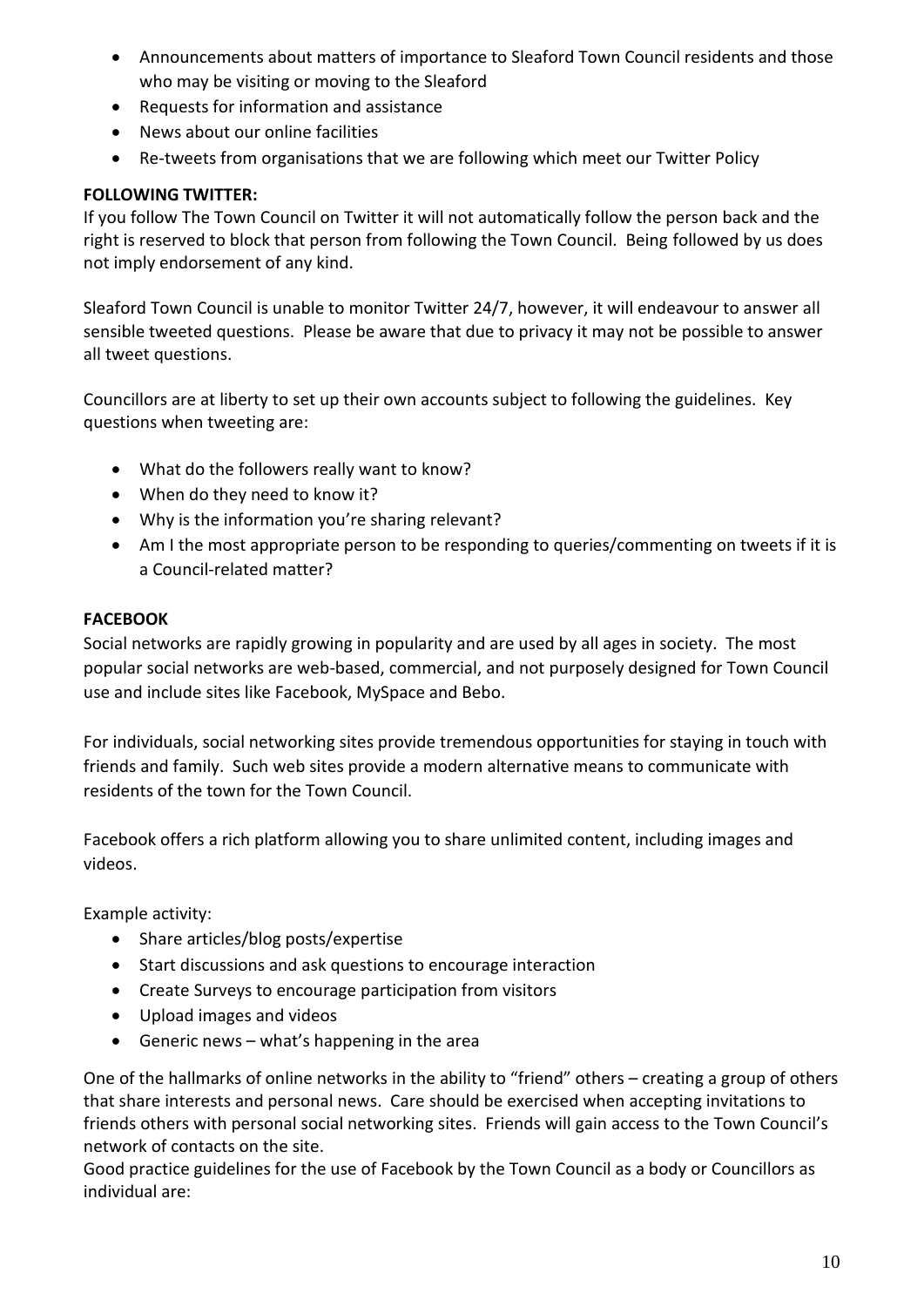- Elected Members as staff have a corporate professional image to uphold and how we will individually conduct ourselves online impacts this image
- Remember that people classified as "friends" have the ability to download and share your information with others
- Post only what you want the world to see. It is not like posting something to your personal website or blog and then realising that a story or phot should be taken down. On a Social networking site, basically once you post something it may continue to be available, even after it is removed from the site
- Do not disclose confidential matters or criticise Town Council policies or personnel.
- Select and establish your profile's security and privacy settings carefully. At a minimum, all privacy setting should be set to "only friends". "Friends of friends" and "Networks and Friends" open the content to a large group of unknown people
- All activity on the Town Council Facebook page must follow the Town Council's agreed statement of purpose and outcome for the use of the networking tool
- Do not post images that include young people without parental permission
- Pay close attention to the site's security settings and allow only approved personnel full access to the site
- Only add statements approved by either Full Council, the Chair or Acting Town Clerk
- Do not use commentary deemed to be defamatory, obscene, proprietary, or libellous at any time (even in a humorous or anecdotal manner)
- Exercise caution with regard to exaggeration, colourful language, guesswork, obscenity, copyrighted materials, legal conclusions, and derogatory remarks or characterisations
- Evaluate whether a particular posting puts your effectiveness at Sleaford Town Council at risk
- To reduce security risks, do not install any external applications that work with the social networking site. Examples of these sites are calendar programs and games
- Maintain updated anti-virus and malware protection to avoid infections of spyware and adware that social networking sites might place on your computer
- Be careful not to fall for scams that arrive via e-mail or on your wall, providing a link for you to click, leading to a fake login page
- If you find information on the social networking site that falls under the mandatory reporting guidelines then you must report it as required by law
- Ensure you keep yourself informed and cautious in the use of all new networking technologies

# **KEEP THE CONTENT VALUABLE**

Negative comments should only be responded to with factual information and on-line arguments must always be avoided. In all cases of negative tweets, please remember it is the responsibility of the Acting Town Clerk or Assistant to respond (or otherwise)

# **OTHER SOCIAL MEDIA**

At this stage it is not intended to use other forms of social media for official use by Sleaford Town Council.

Councillors are entitled to use any form of social media they wish to but must abide by this policy at all times when doing so.

• Officers should be familiar with the terms of use on third party websites – eg. Facebook – and adhere to these at all times